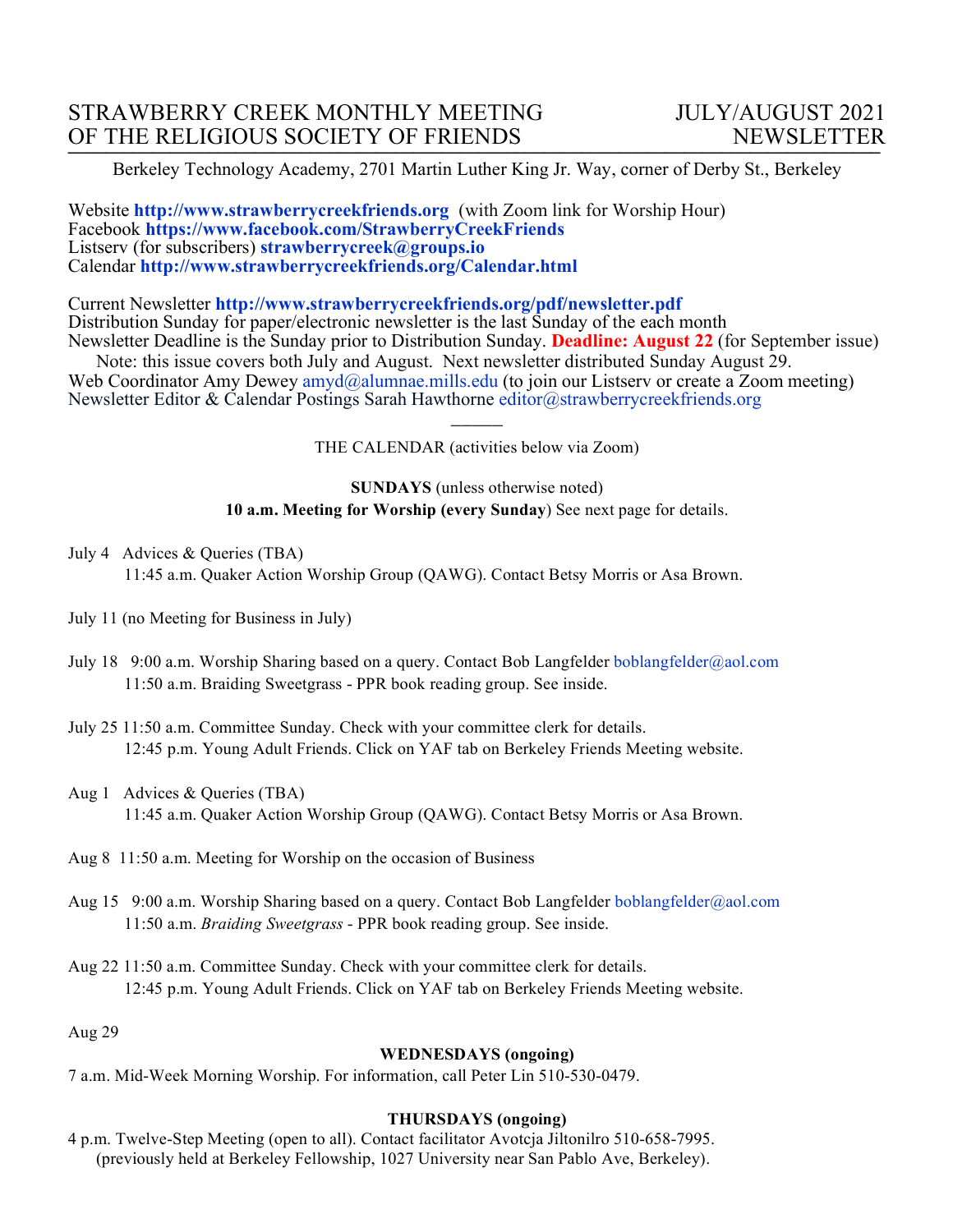## **Strawberry Creek Sunday Worship (Zoom)**

We meet for worship at 10am Sunday mornings via Zoom; link posted on SCMM home webpage **http://www.strawberrycreekfriends.org**

The "Virtual Meeting Room" opens earlier at 9:30am. Our worship closes at 11am, followed by holding in the light those in need, announcements, and social time to share. Newcomers are invited to sign the Zoom Guest Book in the Chat Function.

## **Berkeley Friends Meeting**

The Zoom link for Sunday worship may be found online. **http://www.berkeleyfriendsmeeting.org**

## **Quaker Center Family Work Camp – Experience It August 3-8, 2021**

A camp for all ages! Improve and repair things at Quaker Center, Build community while repairing, constructing, painting, cooking and cleaning! Deepen community by worshiping, playing, hiking, talking, swimming, singing and swinging! See **http://www.quakercenter.org**

#### **Attend Quaker Meetings Everywhere… Around the United States with a Click!**

Western Friend has conveniently created a webpage listing several Quaker Meetings that offer an opportunity to visit a worship hour via Zoom. Take advantage of this opportunity to try out many places while Meetings still offer online worship. See **https://westernfriend.org/collection/online-worship**

## *Sierra Friends Center announces…*

**Jorgensen School for Nonviolence @ Woolman** Woolman is seeking faculty to teach workshops for Jorgensen School for Nonviolence, which provides meaningful and collaborative learning experiences.

The School is designed to enable individuals to see their own role in the perpetuation of violence, to change those ways of being, and to respond to the violence they encounter in their own lives, relationships, workplaces, communities, political systems, and world through the use and understanding of nonviolent methods and direct action training. Woolman expects to roll out the first workshops in Fall of 2021. If you are interested in learning more about this developing program please contact **info@woolman.org**

## **Summer book series:** *Braiding Sweetgrass: Indigenous Wisdom, Scientific Knowledge, & the Teachings of Plants*

On Sunday June 20th, the Power, Privilege, and Race subcommittee (PPR) welcomed 34 Friends to the SCMM book discussion series on Robin Wall Kimmerer's *Braiding Sweetgrass*.

This first of three sessions engaged those gathered in small group sharing about "Responsibilities", "Ceremony", and "Gifts", all in the context of our Minute on Engagement to Uproot and Dismantle Racism, our Earthcare testimony, and indigenous wisdom and scientific knowledge of the author.

#### Next meetings:

**July 18th** discussion will cover pg. 156 through pg. 300 in the paperback version. This is the remainder of the "Picking Sweetgrass" section and all of the section also called "Braiding Sweetgrass".

August 15th discussion will cover the final section, "Burning Sweetgrass" and the "Epilogue: Returning the Gift.

Please contact PPR member Susan Burr, Ragni Larsen-Orta, or Laura Magnani, for more information.



**FGC Annual Gathering June 27 - July 3, 2021** *Way Will Open* is this year's FGC Gathering theme (Zoom), with pay-as-led sliding scale pricing **https://www.fgcquaker.org/connect/gathering**

### **PacYM Annual Session July 23 - 28, 2021**

Pacific Yearly Meeting's online 2021 theme is "*The Power at Work Within Us: connection with the power of Spirit working within and among us."* Avotcja and Gabriela Portillo Alvarado will be cokeynote speakers, sharing poetry and dialogue. Fees are pay-as-led (\$30 suggested, \$10 if under 18). See **https://www.pacificyearlymeeting.org**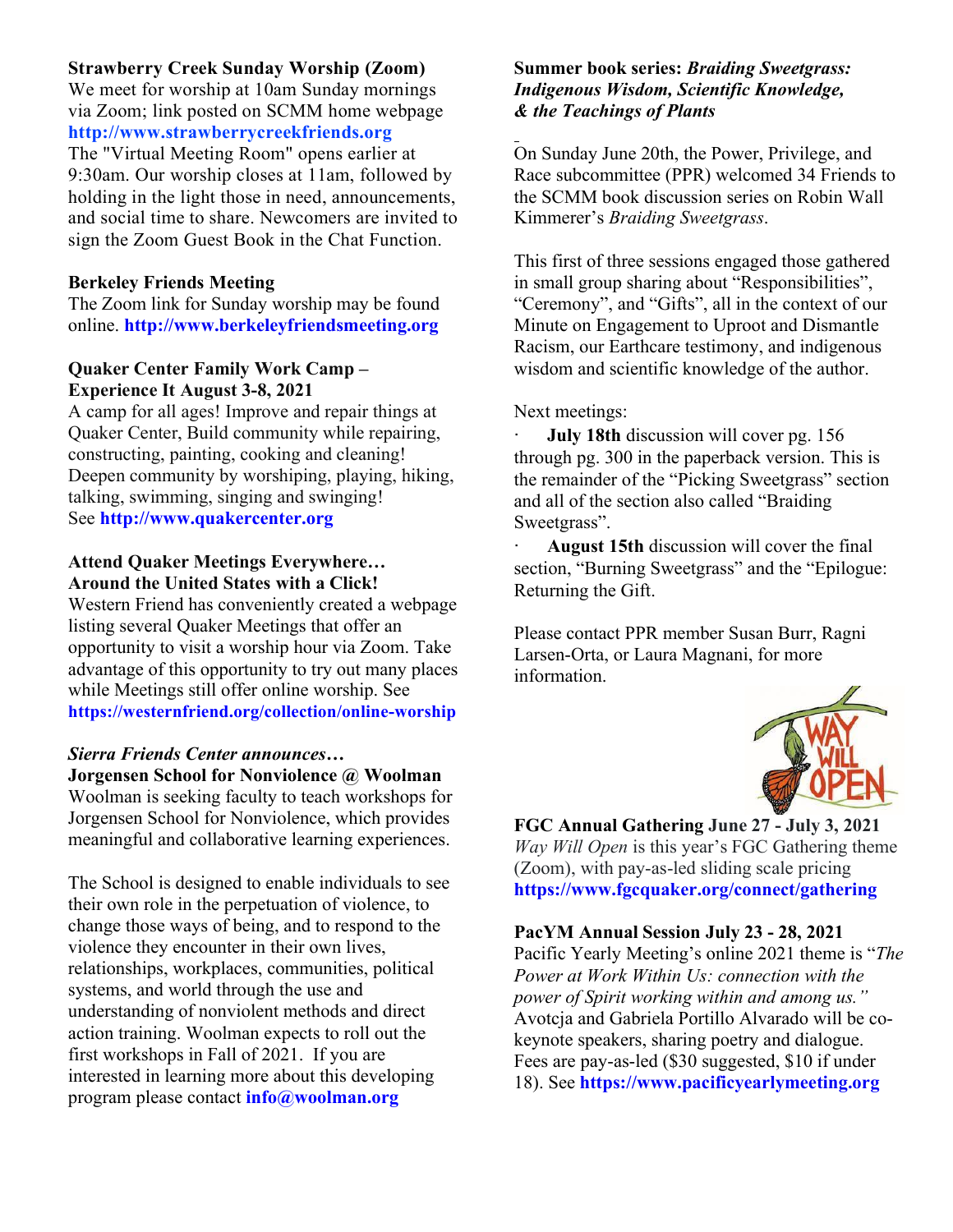## **Strawberry Creek Monthly Meeting Meeting for Worship on the Occasion of Business June 13, 2021 draft minutes**

*For review and approval at August Business Meeting*

Meeting for Business opened at 11:50 a.m. with silent worship and was conducted via Zoom. Elizabeth Moses Strain clerked the meeting. 39 Friends were present. Lee Douglas shared the reflections of the Finance Committee on Personal Relationships. **[see Reflections, below]**

The Clerk reviewed the agenda, which had been posted by the recording clerk to groups.io on June 12th.

The recording clerk read the minutes for the April 11, 2021 Meeting for Business. The minutes were approved with the following clarifications:

- The name of the Traveling Ministry and Service Fund has been changed to the Ministry and Service Fund.
- **•** The date of today's meeting is June  $13<sup>th</sup>$ , not June  $12<sup>th</sup>$ .
- The body recommending use of a query about racism is The Institutional Assessment Implementation Group of Friends General Conference.

### **Correspondence and Clerk's Business**

The clerk acknowledged with sadness the death of longtime member Lynne D'Angelo. We received a donation from John Bird and Theresa Kobak "as a memorial to celebrate Lynne Bird D'Angelo's life and memory," to be used as needed.

Peter D'Angelo asked that we wait until we are able to meet in person again to convene a Memorial Meeting.

The clerk read a message from Heather Alden requesting that her membership be laid down. The clerk is forwarding the message to the Care of the Meeting Committee so they can follow up with her.

The clerk has appointed an ad hoc committee on the future of worship [informally called the "Blended Berries" ad hoc committee], under the care of Worship and Ministry. Its purpose is to provide Worship and Ministry with information to assist in their discernment with regard to Meeting's "re-opening" (gathering in person again as covid restrictions permit and Meeting is ready).

The ad hoc committee will explore health and safety issues, as well as technology that will support the Meeting in continuing to serve those who benefit from accessing our Meeting through Zoom. They hope to provide a report to W&M for their June committee meeting. W&M will discern: What does it look like to make the beloved community available and welcoming to all -- children and their families, People of Color, folks with seen and unseen disabilities. These are the ad hoc committee's members and consultants:

- Sarah Hawthorne (convenor)
- Eric Wilson (Facilities Committee)
- Tom Rothschild (Worship and Ministry Committee)
- Rick Herbert (Care of the Meeting Committee)
- John McCarthy (Communications Committee)
- Josh Gallup (First Day Children's Program Committee)
- Amy Dewey (Zoom facilitator/web coordinator)
- Laura Miller (medical consultant)
- James Hosley (audio/visual consultant)
- Jay Cash (resource consultant)

### **Old Business:**

There was no old business.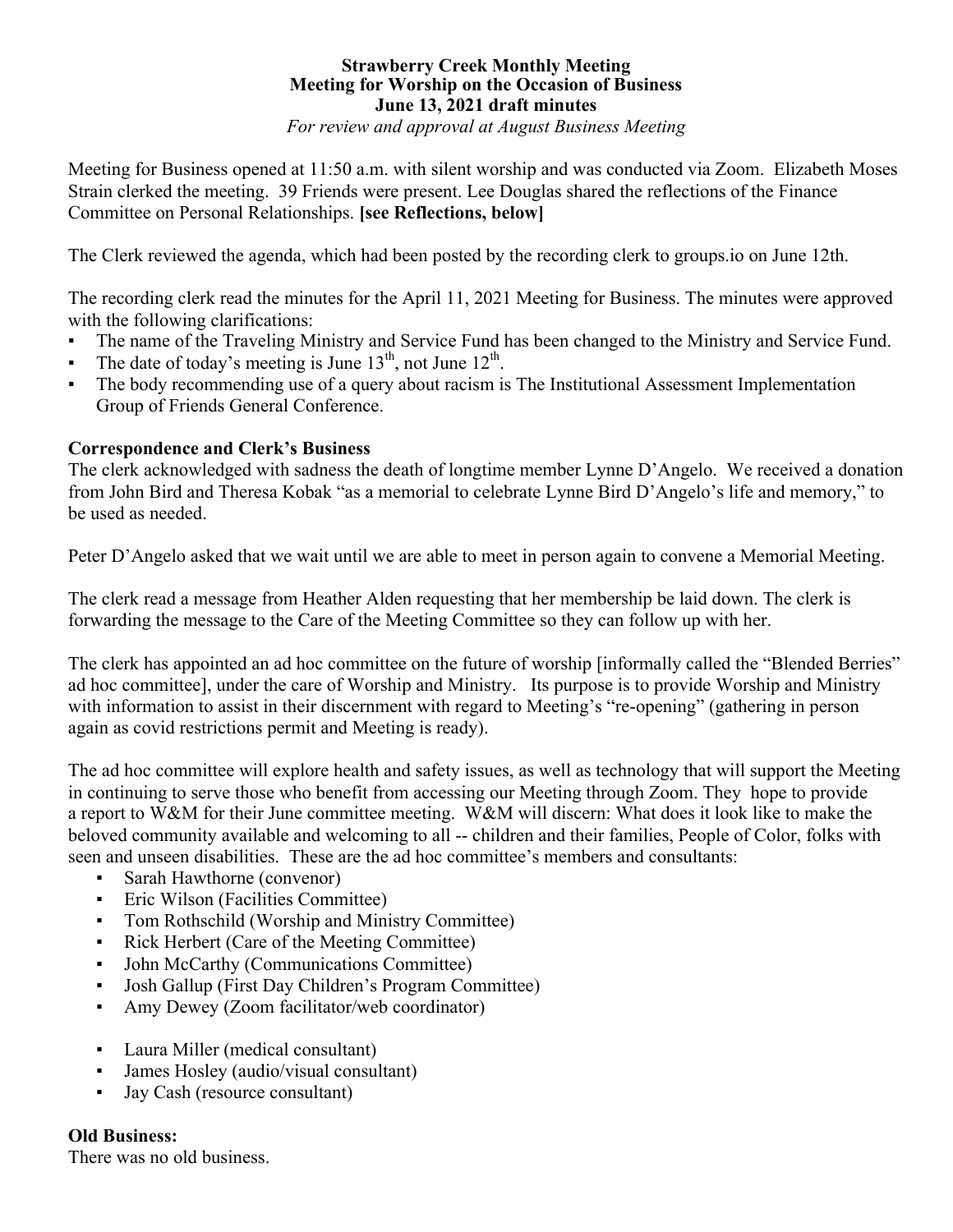## **New Business**

Power, Privilege, and Race Subcommittee (Susan Burr) shared the recommendation that we use this query for accountability to our "Minute on Engagement to Uproot and Dismantle Racism in Strawberry Creek Meeting": *How does this decision and our work support Strawberry Creek in becoming an anti racist faith community?*

"The subcommittee recommends: 1) After the prior month's Minutes are read and approved, the Clerk states, We are reminded to consider how our work and decisions today support SCMM in becoming an actively antiracist faith community, 2) Before announcements and closing Worship, reflect on "How did our work (and our decisions, if relevant) today support us in becoming an actively anti-racist faith community?", 3) That committees consider how to incorporate this recommendation into their work, and 4) we assess after a year how the practice has been working.This recommendation will season until the next business meeting **[report below]**

Peace, Earthcare, and Social Witness (Stephen McNeill) shared a proposed minute in support of legislation on a Truth and Healing Commission regarding Indian Boarding Schools. The minute was shared via groups.io June 12<sup>th</sup> and has several links that friends can explore for more information. The minute will season until the next business meeting. **[see proposed minute, below]**

Care of the Meeting Committee (Kathy Barnhart) recommended that we accept Ragni Larsen-Orta's transfer of membership from Visalia Meeting. The request will be seasoned over the next two months and be raised for approval at our next business meeting in August.

Nominating Committee (James Hosley) revised its proposed slate of officers, representatives, and committee members. The committee replaced the name of Loren McIntyre as representative to Youth Spirit Artworks with Janet Piggins. It also proposed Laura Miller as clerk and Philippa Barron as member of the Events Committee. These recommendations will be held over and brought for approval at the August Meeting for Business. Those with questions or concerns should speak to a member of the Nominating Committee.

## **Reports**

Nominating Committee (James Hosley) shared the annual report from the committee, which was circulated via groups.io June 11th. One Friend requested that the term "physically challenged" be replaced with "persons with disabilities". James said that he agreed and would present the change to the Committee. [The committee] subsequently approved the change.] **[see full report, as amended, below]**

Friends General Conference (Michelle Bellows) reported on some of the significant work done in Friends General Conference over the past year, and spoke of her own experience of ministry in doing the work. FGC's purpose is to nurture spiritual vitality in the Religious Society of Friends. It's primary program, the annual Gathering, is a week of Quaker worship, workshops and community for all ages. This year the Gathering will be online, June 27 – July 3 with the theme, Way Will Open.

# **Announcements**

- Next Meeting for Business will be August 12th at 11:50 a.m.
- Power, Privilege, and Race Subcommittee (Susan Burr) SCMM summer book discussion series on Braiding Sweetgrass by Robin Wall Kimmerer is scheduled for June 20th, July 18th and August 15th, 11:50 a.m. via Zoom; same link as for Meeting for Worship.
- PacYM will be held via zoom this year, July 23-28. Deadline for registration July  $16<sup>th</sup>$ . Details and a link for registration were circulated via groups.io on June  $11<sup>th</sup>$ .

The clerk closed the Meeting at 2:00 p.m after a period of worship.

Respectfully submitted, Elizabeth Moses Strain, Presiding Clerk, Ralph Murphy, Acting Alternate Clerk, and Paul Jolly, Recording Clerk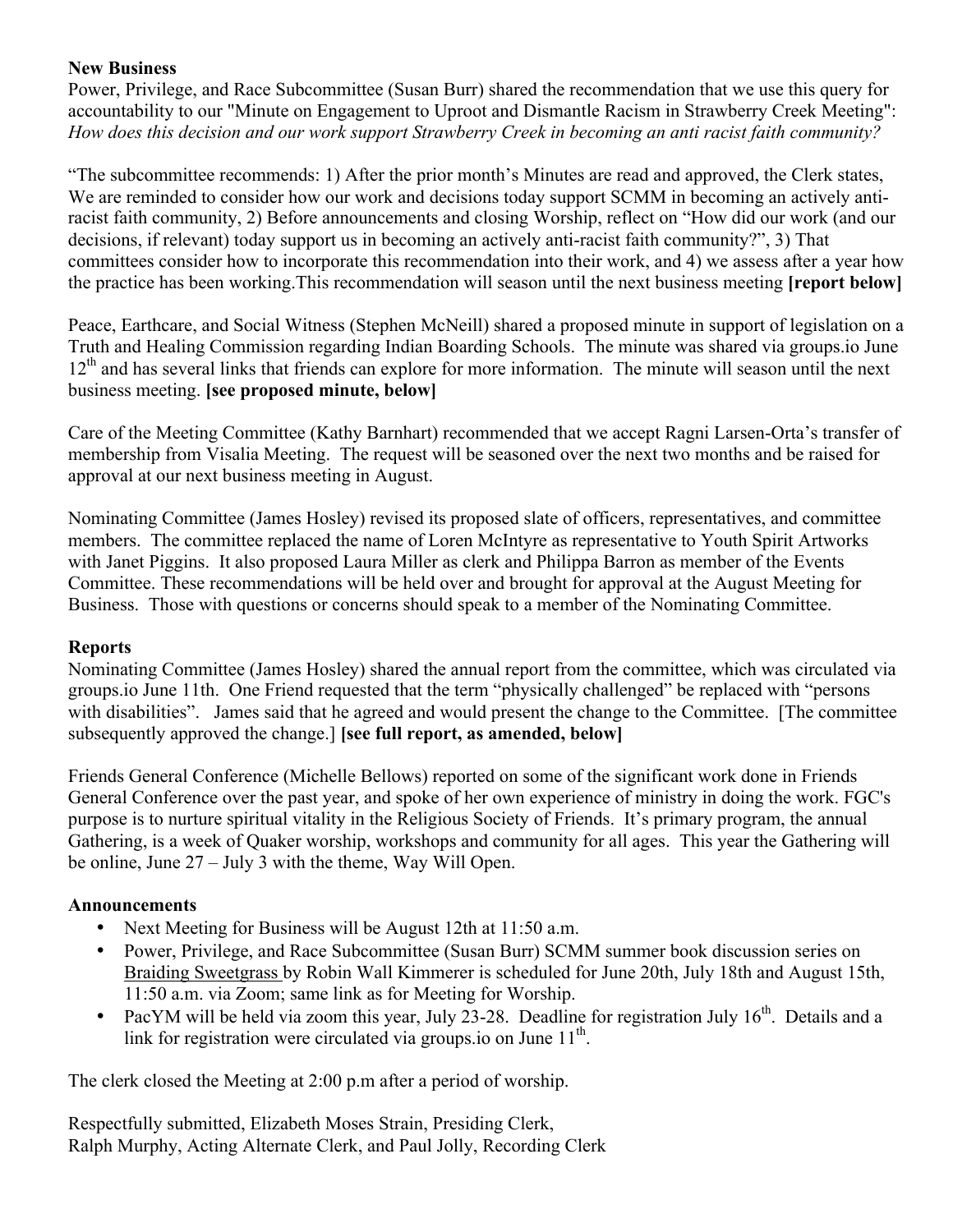

**Reflections Advices & Queries On Personal Relationships** *from Finance Committee (read by Lee Douglas)*

A few of us felt that these Advices and Queries are not well organized, somewhat scattered, leaving out many other important aspects of Personal Relationships.

One Friend appreciates the Advices and Queries' focus on children because it is so important to take care of them.

These Advices and Queries apply mainly to household relationships, but there are many other significant relationships in our lives. Per the first query, we are very conscious of "friendliness, joy, and peace" for household residents, but visitors may not "feel God's presence". That is an area for improvement.

We are grateful for the tenderness and openness with which sexual relationships are handled in Meeting. The Meeting considers intention and values before external opinions.

One Friend relates particularly well with the first sentence of Advices: *In daily relationships with others, both inside and outside the home, our lives as Friends speak immediately and lastingly.*

The Advices and Queries didn't seem to apply well to my life because I generally don't create and nurture personal relationships. The 3<sup>rd</sup> Query, "what barriers keep me from responding openly and lovingly to each person", speaks to my condition. I put work and "getting things done" above personal relationships. However, when I do make the effort, it feels good.

Several of us mentioned that visitors have not been in their home for quite a while. We wish to make home a friendly environment for visitors as soon as possible. One Friend mentioned that their home is not necessarily a place of friendliness, joy, and peace; however, they are grateful for what they DO have as many others have less.

Having a young adult nephew staying with us, I've been trying to make my home a place of God's love and acting as elder for this person.

Relationships with immediate family members have not been difficult (with usual exceptions). However, that cannot be said for some extended family members. We need to be truthful and honest, not avoiding interactions, in order to have constructive relationships with other family members. Children push the limits in many ways. We have to protect them while letting them grow. How do we help with the despair that many young people experience in these times?

Out on the street it is often difficult to "respond openly and lovingly to each person". We have limits to how much we can open ourselves to everyone we meet. The need is too great. Many times, it is "beyond my light and strength". Sometimes compassion means saying, "I can't do that." We need to have compassion for ourselves.

I have learned in my life that I CAN respond openly and lovingly to others, but I have a difficult time automatically trusting. I have notions about the limits of my trust (especially with teenage children), but it doesn't mean I stop loving. In the end trust is EARNED while love can be automatic. Being open with others can require discernment.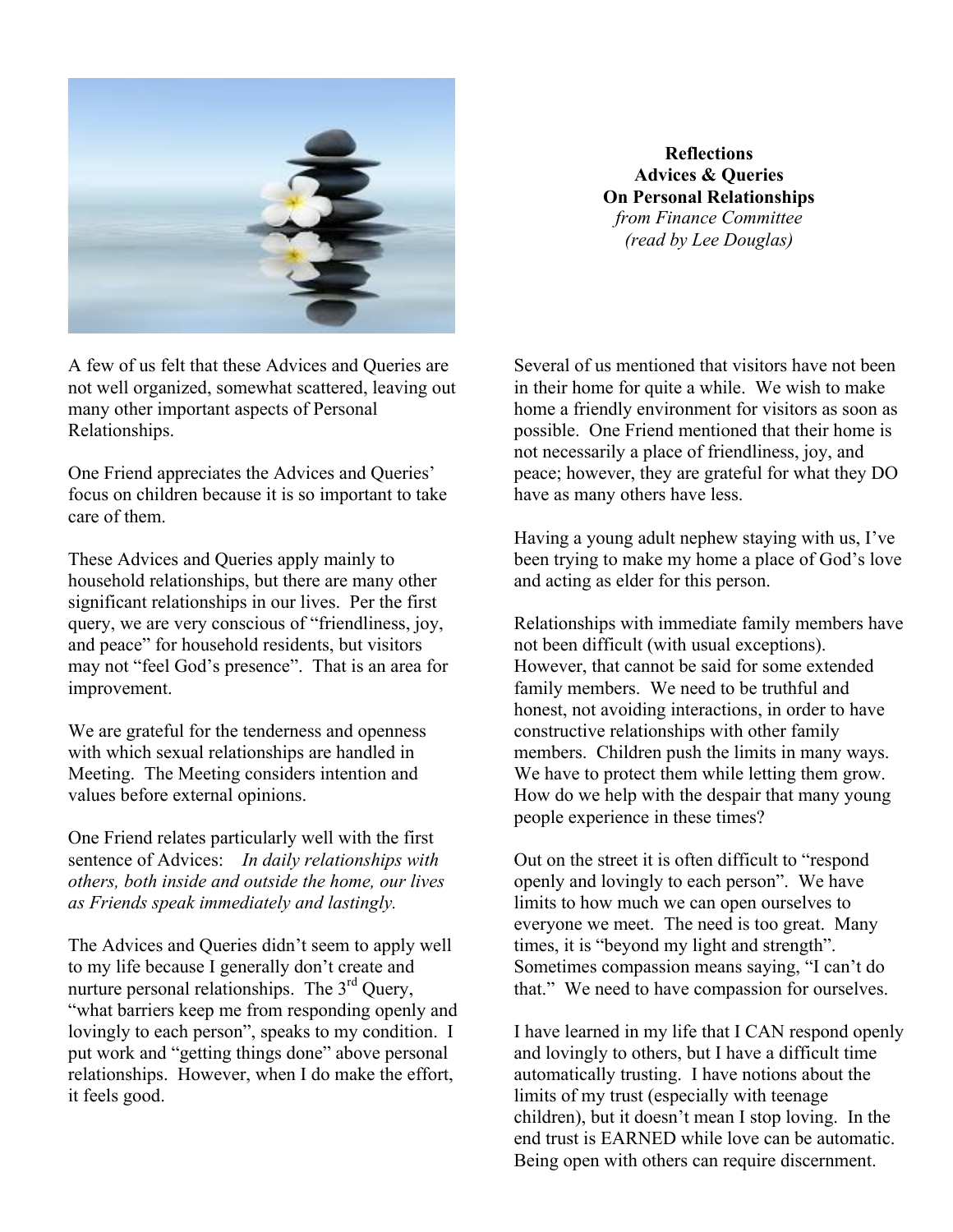## Power, Privilege, and Race recommendation: **Adopt decision-making query for accountability**

*to our Minute on Engagement to Uproot an Dismantle Racism in Strawberry Creek Meeting*

**Background:** Following months of fruitful, meeting-wide laboring, SCMM approved (at the February 2020 Meeting for Business) our Minute on Engagement to Uproot and Dismantle Racism in Strawberry Creek Friends Meeting. The minute states our Meeting's intention to:

**\*Increase awareness** of how we and our practices perpetuate the structure of racism,

**\*Help one another** discern what Spirit calls us to do,

- **\*Live up to the Light**,
- **\*Reject the racial** *status quo*,

**\*Illuminate, uproot, & dismantle white privilege** because it is used to maintain white dominance, and **\*Commit to the work** of healing and transforming to make foundational change in our Meeting.

The suggestion came to April 2021 Meeting for Business that SCMM consider adopting use of the query that Friends General Conference uses to test their business decisions. The version for

Strawberry Creek would be "**How does this decision and our work support Strawberry Creek Meeting in becoming an actively anti-racist faith community?**"

## **PPR is bringing a recommendation:**

Some business meetings are conducted without decisions being made, yet we want all corporate work we do to be carried out with intention to live into our anti-racism minute. We believe the query is best brought early in the Meeting for Business agenda.

## **Recommendation:**

- 1. After the prior month's Minutes are read and approved, the Clerk states: We are reminded to consider how our work and decisions today support SCMM in becoming an actively antiracist faith community.
- 2. Before announcements and closing worship, reflect on "How did our work and our decisions [as relevant] today support us in becoming an actively anti-racist faith community?"
- 3. That committees consider how to incorporate this recommendation into their work.
- 4. Assess how the practice has been working after a year.

## **Minute in Support of a Truth and Healing Commission for Native Peoples (draft)**

by Peace, Earthcare, and Social Witness Committee of the Strawberry Creek Monthly Meeting

The Strawberry Monthly Meeting of Berkeley, CA (Pacific Yearly Meeting) supports the "Truth and Healing Commission on Indian Boarding School Policy Act" (HR 8420) that was considered by the U.S. House of Representatives in 2019-2020. Although HR 8420 did not become law, Strawberry Creek Monthly Meeting continues to support the establishment of a Truth and Healing Commission.

The bill's purpose was to set up a Truth and Healing Commission to address the historical trauma experienced by Native American and Alaska Native children who were forcibly removed from their homes between 1869 and the 1960's and placed in Indian Boarding schools. The children were taught to reject their Native languages, cultures, and spiritual practices and adopt Euro-American culture. Native Americans continue to suffer multigenerational trauma caused by this policy of forced assimilation and cultural genocide. Quakers were among the strongest

supporters of the Indian boarding school policy and operated some 30 Indian schools (some in collaboration with the federal government) for varying periods of time.

U.S. Secretary of the Interior, Deb Haaland, has tasked Senator Elizabeth Warren with reintroducing the bill this year. Senator Warren will consult with the National Native American Boarding School Healing Coalition for wording for the bill. It is expected to be introduced before the August Congressional recess, with wording very similar to last year's bill.

SCMM urges Friends to watch for this bill and give it their support. SCMM further urges Friends to learn the history of the Quaker Indian schools and consider ways to support indigenous-managed healing processes, including programs to teach indigenous languages.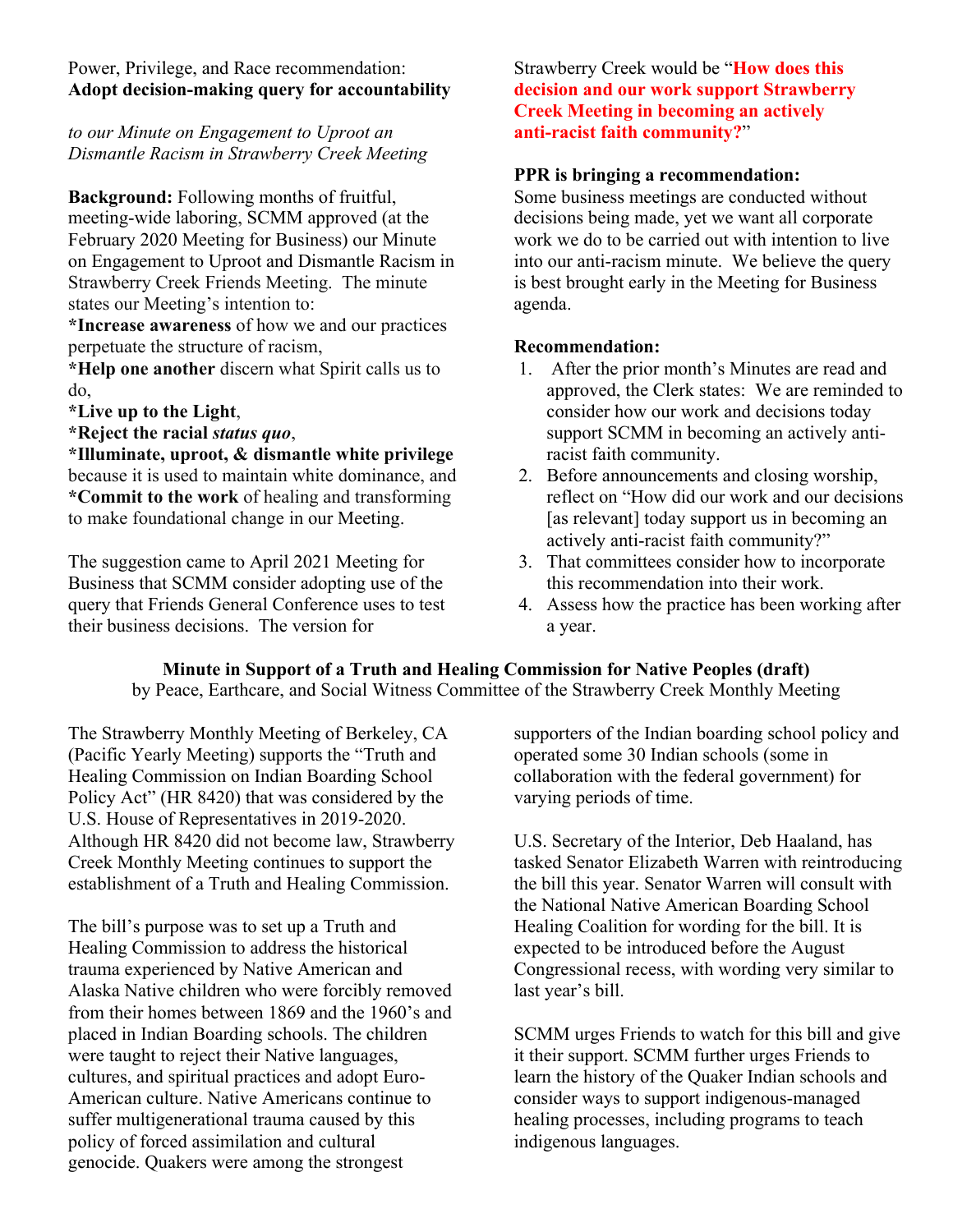## **Annual Report of the Nominating Committee to Strawberry Creek Monthly Meeting (June 13, 2021)**

Nominating Committee thanks all of those who volunteered to serve the Meeting this year. You made it possible for us to submit a nomination slate which will provide us with the leadership and community energy necessary to keep our Meeting spiritually centered and functioning. This report is our effort to share with the Meeting the results and "sense" we have gathered from our many conversations with you over the past months.

Beginning in June, our Meeting will have eighty-nine (89) positions of service (including seven Nominating Committee positions and three *ex officio* positions). Seven of these positions will remain unfilled until our Meeting returns to meeting in person. Sixty-four (64) members and attenders will be filling the 89 positions. One person will be concurrently serving in three positions, and sixteen (16) people will be concurrently serving in two positions. Nominating committee believes that those serving in multiple positions will be able to do so competently, given the particular nature of those positions. Power, Privilege and Race Subcommittee, the Quaker Action Worship Group, and the Welcoming and Inclusion Working Group, are not nominated by the Nominating Committee, and therefore their positions are not among the eighty-nine (89) positions listed on the Nominating slate.

In general, participation in Meeting service is high. The Meeting has 104 members. Twenty-eight of those members are "scattered", leaving 76 "active" members. Not every active member is serving currently in a position. There are many reasons for this, including family, work and witness responsibilities, illness or incapacity, or a needed rest. The committee sensed no general apathy or lack of concern as to the wellfunctioning of the Meeting.

The Nominating Committee believes there are **three** issues that go beyond the scope of our committee's work, but should be considered by our Meeting:

#### **Meeting and Working by Zoom**

From our interviews with each member of our community we have found various views on the effectiveness of meeting by Zoom. Some of us have not participated in Zoom meetings because the format did not allow them to center in Spirit. Most of us are grateful for Zoom meetings but find that centering with a Zoom screen is harder than physical meetings.

A significant number of members found that Zoom meetings are essential for them to participate in worshiping with our community, including those who find it hard to attend physical meetings. These include persons with disabilities, the elderly, parents with young children, and those traveling. Some have expressed gratitude for being able to better hear ministry in zoom meetings.

Zoom also affected our committee work. We were grateful to be able to continue to work together and appreciated the convenience of zoom committee work. We missed some of the subtleties and nourishment of meeting in person, but in general, our committees have fared well. The two committees that have struggled this past year are both committees that are about creating connections in the Meeting, the Children's Program and the Events Committee. Both of these committees will be finding their way as we begin to gather again in person. The Nominating Committee hopes that the Meeting and the Care of Meeting Committee will be attentive to the process and support these committees as they discern a way forward.

#### **Aging of the Meeting**

In our work to fill positions in the Meeting we have become aware of the aging of our meeting. A growing proportion of our meeting is older. We do not have enough younger folks to relieve the older from leadership responsibilities. Often older members have served the Meeting well but feel the need to pull back from their commitments. They may be willing to serve on a committee but find agreeing to clerk or become an officer too demanding. In some cases, Nominating Committee has had to ask them to help us out by continuing to serve in leadership positions. Sometimes selecting co-clerks to share the responsibilities has worked well. If this demographic change continues, we may be prompted to request fewer committees.

#### **Minute on Engagement to Uproot/Dismantle Racism**

In our calls, community members spoke of feeling both challenged and supported by the Meeting's work with the Minute on Racism. Many members expressed appreciation for the Minute. With the Minute in mind the Committee made sure that all members of the community who are people of color were aware of opportunities to serve and that their requests for service were carefully considered.

Nominating Committee sees us as a strong, Spirit-led body, whose members are willing to serve the Meeting in order to ensure that the Beloved Community, with Spirit's help, remains strong and vibrant.

#### *Submitted by members of the*

*2021 Nominating Committee: Co-clerks – Ralph Murphy and James Hosley. Members – Mary White, Patricia Dienstfry, Josh Gallup, Margaret Schneider, and Laura Miller*